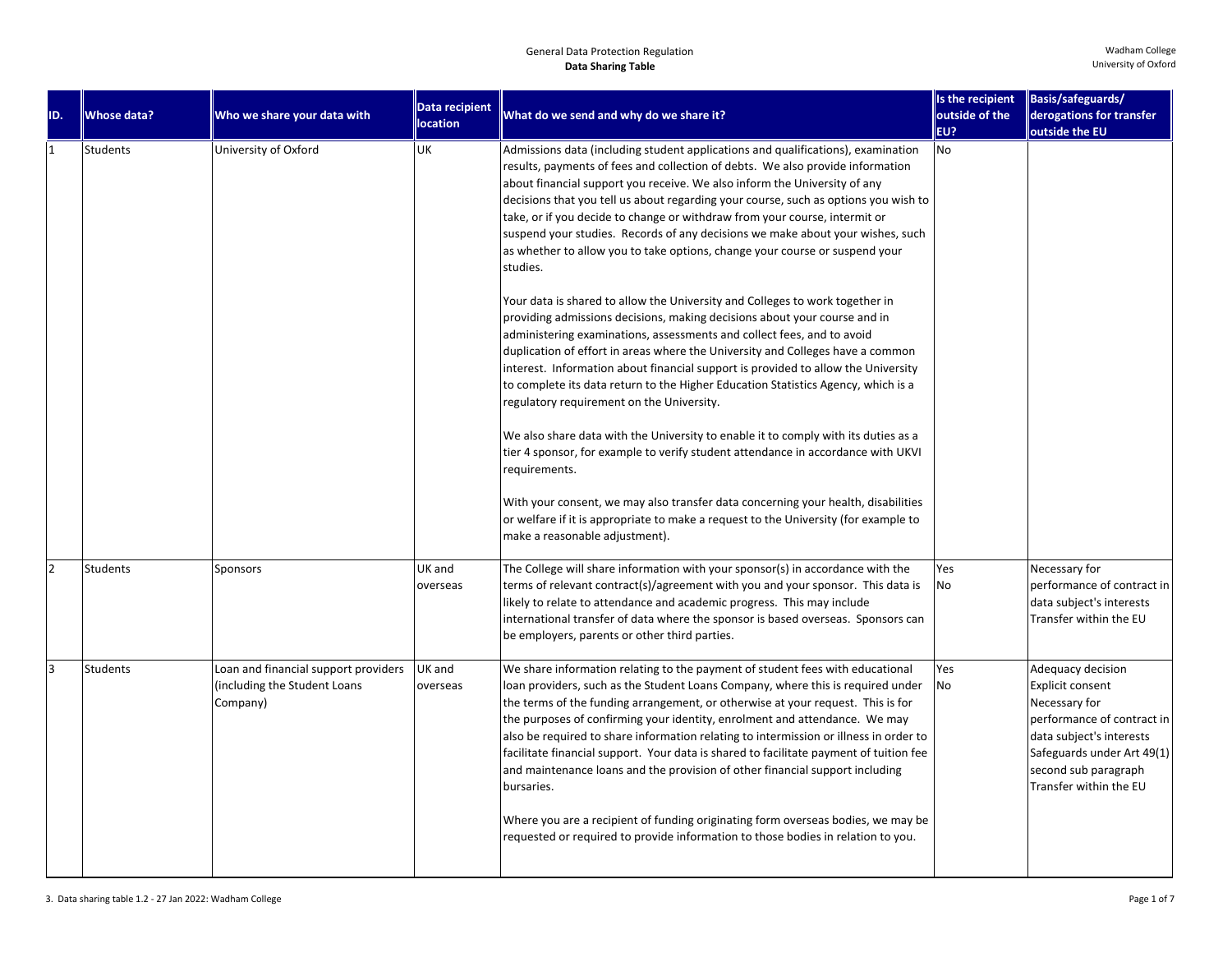| ID.              | Whose data?                                               | Who we share your data with                                                                                                                                                                      | <b>Data recipient</b><br><b>location</b> | What do we send and why do we share it?                                                                                                                                                                                                                                                                                                                                                                                             | Is the recipient<br>outside of the<br>EU? | Basis/safeguards/<br>derogations for transfer<br>outside the EU                                                          |
|------------------|-----------------------------------------------------------|--------------------------------------------------------------------------------------------------------------------------------------------------------------------------------------------------|------------------------------------------|-------------------------------------------------------------------------------------------------------------------------------------------------------------------------------------------------------------------------------------------------------------------------------------------------------------------------------------------------------------------------------------------------------------------------------------|-------------------------------------------|--------------------------------------------------------------------------------------------------------------------------|
| $\overline{4}$   | Staff                                                     | Mortgage providers and letting<br>agencies                                                                                                                                                       | <b>UK</b>                                | Where you have applied for a mortgage or at the start of a new tenancy (or when<br>acting as guarantor), we may release information to relevant organisations on<br>your request to verify your employment and salary.                                                                                                                                                                                                              | No                                        |                                                                                                                          |
| 5                | Students                                                  | <b>GP</b> practices                                                                                                                                                                              | UK                                       | We share basic information with GP practices, on your request, to ensure that you No<br>are registered with a local GP during your time at Oxford and can receive<br>appropriate support as necessary.                                                                                                                                                                                                                              |                                           |                                                                                                                          |
| $6\overline{6}$  | <b>Students</b><br>Staff                                  | Potential employers or education<br>providers                                                                                                                                                    | UK and<br>overseas                       | We will only send your data to employers or education providers where you have<br>provided their contact details to us/approached. We share your data for the<br>purposes of confirming your qualifications and/or employment history with us and<br>providing references.<br>Depending on where you have applied, these recipients may be outside of the EU.                                                                       | Yes<br>No                                 | Explicit consent<br>Transfer within the EU                                                                               |
|                  | <b>Students</b><br>Staff                                  | Relatives, guardians, or<br>representatives of the data subject                                                                                                                                  | UK and<br>overseas                       | We may wish to contact your next of kin, guardians or emergency contact in cases<br>of emergency. Decisions to contact these individuals will be made in<br>consideration of your rights and freedoms.                                                                                                                                                                                                                              | Yes<br>No                                 | Adequacy decision<br><b>Explicit consent</b><br>Transfer for data subject's<br>vital interests<br>Transfer within the EU |
| $\boldsymbol{8}$ | Students<br>Staff                                         | Local government council tax<br>departments                                                                                                                                                      | UK                                       | We will share data relating to your student status with relevant local government<br>departments for the purposes of council tax exemption, assessment and/or<br>collection. We also share data relating to staff living in College-owned<br>accommodation with the local authority for council tax purposes. Nursery user<br>data is shared with the local authority to facilitate the use of state-funded<br>childcare provision. | <b>No</b>                                 |                                                                                                                          |
| $\overline{9}$   | <b>Students</b>                                           | <b>Electoral Registration Officers</b>                                                                                                                                                           | UK                                       | We share data such as your name, address and nationality, to enable the ERO to<br>contact you regarding eligibility to vote in general, local and European elections.                                                                                                                                                                                                                                                               | <b>No</b>                                 |                                                                                                                          |
| 10               | Students<br>Staff<br>Anyone else we have<br>dealings with | Legal advisers                                                                                                                                                                                   | UK                                       | If circumstances require it, we may share your data with our legal advisers for the<br>purposes of obtaining privileged and confidential legal advice relating to the<br>College's relationship with you.                                                                                                                                                                                                                           | N <sub>o</sub>                            |                                                                                                                          |
| 11               | Students<br>Staff<br>Anyone else we have<br>dealings with | UK agencies with duties relating to<br>the prevention and detection of<br>crime, apprehension and prosecution<br>of offenders, collection of tax or duty,<br>safeguarding, or national security. | UK                                       | We may share your data with government departments, crime prevention and law No<br>enforcement agencies when required or considered appropriate in the<br>circumstances and with the proper consideration of your rights and freedoms.<br>Organisations we may share your data with include the Police and UK Visas and<br>Immigration.                                                                                             |                                           |                                                                                                                          |
| 12               | Staff<br>Donors                                           | HM Revenue & Customs                                                                                                                                                                             | <b>UK</b>                                | Employee identification and payroll information relating to the payment of<br>National Insurance and Income Tax will be shared with HMRC in line with our<br>obligations as an employer.<br>Gift aid information provided by donors will be shared to enable gift aid to be<br>claimed.                                                                                                                                             | <b>No</b>                                 |                                                                                                                          |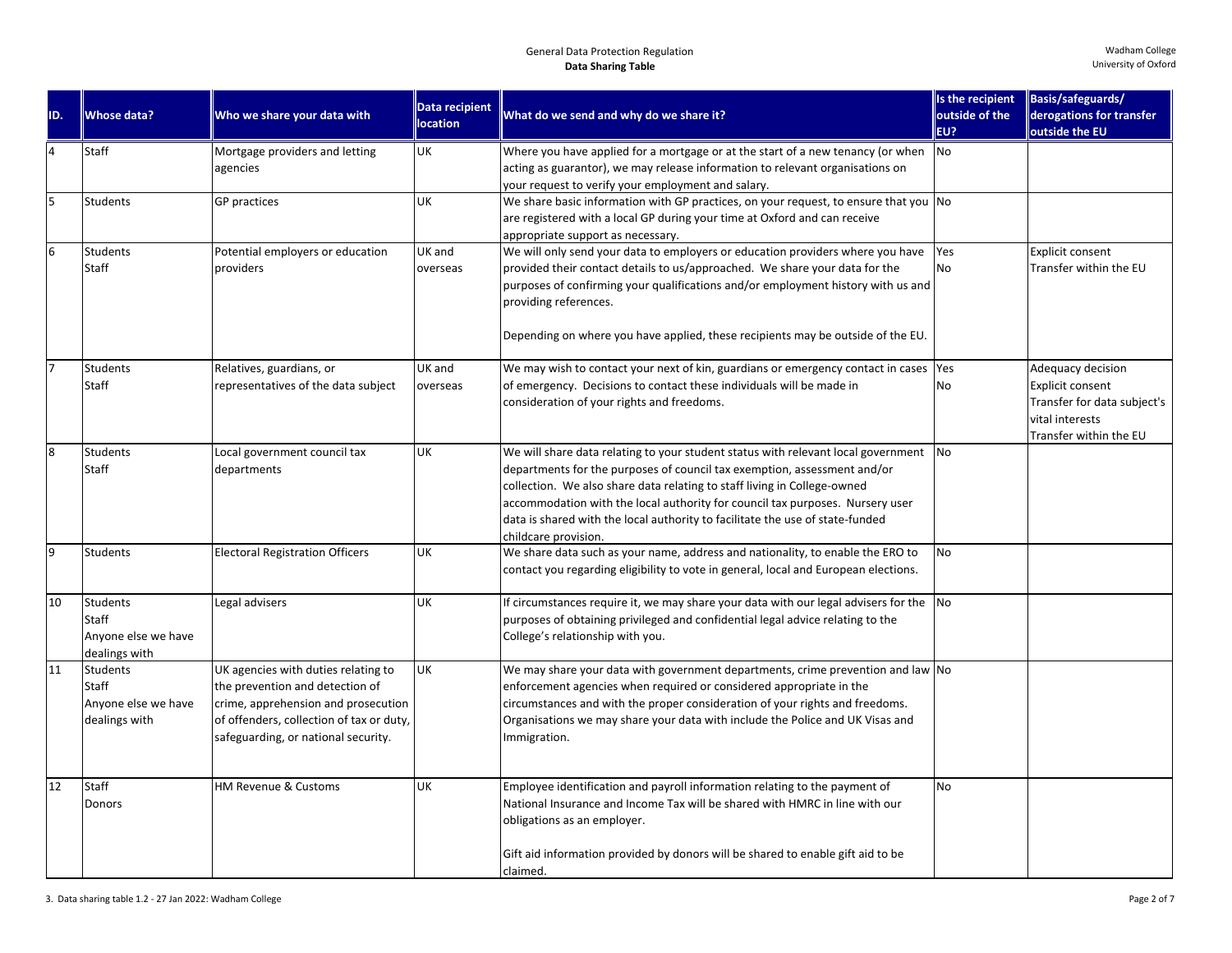|     |                         |                                      | <b>Data recipient</b> |                                                                                        | Is the recipient | Basis/safeguards/        |
|-----|-------------------------|--------------------------------------|-----------------------|----------------------------------------------------------------------------------------|------------------|--------------------------|
| ID. | <b>Whose data?</b>      | Who we share your data with          | <b>location</b>       | What do we send and why do we share it?                                                | outside of the   | derogations for transfer |
|     |                         |                                      |                       |                                                                                        | EU?              | outside the EU           |
| 13  | Staff                   | Home Office, UK Visas and            | UK                    | We may be required to share your data with the Home Office or the UK Visas and         | No               |                          |
|     |                         | Immigration                          |                       | Immigration agency as part of our obligations as a visa sponsor for any overseas       |                  |                          |
|     |                         |                                      |                       | staff. This may include graduate student out-tutors.                                   |                  |                          |
| 14  | Staff, spouses, civil   | Universities Superannuation Scheme   | <b>UK</b>             | We will share the data necessary for pension payments to your pension fund or          | <b>No</b>        |                          |
|     | partners, dependents    | (USS) or other pension provider, or  |                       | provider. This may include details of:                                                 |                  |                          |
|     | and other beneficiaries | insurance companies for those not in |                       |                                                                                        |                  |                          |
|     | of staff                | an employer pension scheme           |                       | (a) death in service benefit nominations;                                              |                  |                          |
|     |                         |                                      |                       |                                                                                        |                  |                          |
|     |                         |                                      |                       | (b) health information about you (as a result of incapacity retirement benefit);       |                  |                          |
|     |                         |                                      |                       |                                                                                        |                  |                          |
|     |                         |                                      |                       | (c) information about your spousal or other relationships which might identify         |                  |                          |
|     |                         |                                      |                       | your sexuality;                                                                        |                  |                          |
|     |                         |                                      |                       |                                                                                        |                  |                          |
|     |                         |                                      |                       | (d) absence information, which might allow the reverse engineering of trade union      |                  |                          |
|     |                         |                                      |                       | affiliation in the case of strike absences.                                            |                  |                          |
|     |                         |                                      |                       |                                                                                        |                  |                          |
|     |                         |                                      |                       | We will only process such data when it is necessary for carrying out obligations       |                  |                          |
|     |                         |                                      |                       | and exercising specific rights of either you as a member of the pension scheme, or     |                  |                          |
|     |                         |                                      |                       | of the College, in the fields of employment, social security or social protection law. |                  |                          |
|     |                         |                                      |                       |                                                                                        |                  |                          |
| 15  | Students                | Disclosure and Barring Service (DBS) | UK                    | In order to apply for a DBS check, if you are engaged in an activity which involves    | No               |                          |
|     | Staff                   |                                      |                       | contact with children or vulnerable adults or where the College considers a            |                  |                          |
|     |                         |                                      |                       | criminal records check is required. You will be notified in advance of any             |                  |                          |
|     |                         |                                      |                       | requirement to carry out a DBS check.                                                  |                  |                          |
| 16  | Students                | Third party software suppliers       | <b>UK</b>             | Any transfers to recipients of this type will only take place provided we are          | <b>No</b>        |                          |
|     | Staff                   |                                      |                       | satisfied that appropriate safeguards have been put in place to ensure adequate        |                  |                          |
|     |                         |                                      |                       | levels of security for your data.                                                      |                  |                          |
|     |                         |                                      |                       |                                                                                        |                  |                          |
|     |                         |                                      |                       | The College may share student data with third party software providers where           |                  |                          |
|     |                         |                                      |                       | required to administer teaching, timetabling, examinations and for anti-plagiarism     |                  |                          |
|     |                         |                                      |                       | services. We may share your data in order to facilitate access to IT systems and       |                  |                          |
|     |                         |                                      |                       | services such as providers of operating systems, library catalogues and online         |                  |                          |
|     |                         |                                      |                       | learning environments.                                                                 |                  |                          |
|     |                         |                                      |                       |                                                                                        |                  |                          |
|     |                         |                                      |                       | Staff data will be shared with third party software providers where necessary to       |                  |                          |
|     |                         |                                      |                       | facilitate HR services, library authentication or other IT systems/services.           |                  |                          |
|     |                         |                                      |                       |                                                                                        |                  |                          |
|     |                         |                                      |                       | Nursery user data will be shared with third party software providers where             |                  |                          |
|     |                         |                                      |                       | necessary to facilitate learning and development activities, access to parent          |                  |                          |
|     |                         |                                      |                       | portal/progress record systems, or other IT systems/services.                          |                  |                          |
|     |                         |                                      |                       |                                                                                        |                  |                          |
|     |                         |                                      |                       |                                                                                        |                  |                          |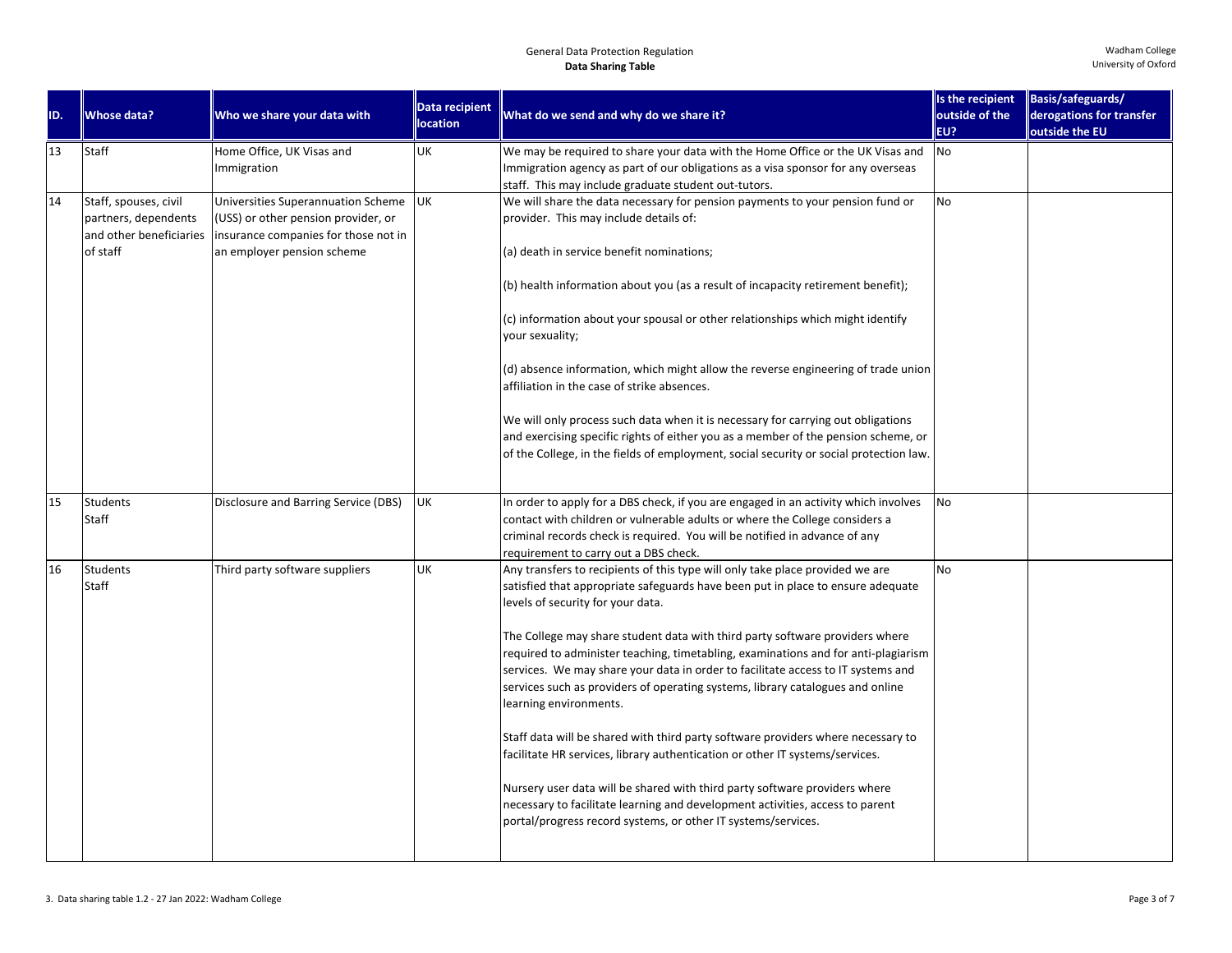| ID. | <b>Whose data?</b>                                                                          | Who we share your data with                                                                                                                                                                                                    | Data recipient<br><b>location</b> | What do we send and why do we share it?                                                                                                                                                                                                                                                                                                                                                                                                                                                            | Is the recipient<br>outside of the<br>EU? | Basis/safeguards/<br>derogations for transfer<br>outside the EU                                                       |
|-----|---------------------------------------------------------------------------------------------|--------------------------------------------------------------------------------------------------------------------------------------------------------------------------------------------------------------------------------|-----------------------------------|----------------------------------------------------------------------------------------------------------------------------------------------------------------------------------------------------------------------------------------------------------------------------------------------------------------------------------------------------------------------------------------------------------------------------------------------------------------------------------------------------|-------------------------------------------|-----------------------------------------------------------------------------------------------------------------------|
| 17  | Alumni<br><b>Donors</b>                                                                     | Third party suppliers providing alumni UK<br>and fundraising related services                                                                                                                                                  |                                   | Any transfers to recipients of this type will only take place provided we are<br>satisfied that appropriate safeguards have been put in place to ensure adequate<br>levels of security for your data.<br>The College may share alumni or supporter information with data processors to<br>provide alumni relations services and fundraising services. This may include<br>printers and mail houses for fundraising communications, third party software<br>providers, and fundraising consultants. | <b>No</b>                                 |                                                                                                                       |
| 18  | <b>Students</b><br>Staff<br>Alumni<br><b>Donors</b><br>Anyone else we have<br>dealings with | Auditors                                                                                                                                                                                                                       | UK                                | If auditors wish to inspect College records, this may require them to have access<br>to your data for the purpose of conducting their audit. Any audit will be<br>conducted pursuant to an agreement with the College which includes provisions<br>to protect your data from misuse.                                                                                                                                                                                                               | <b>No</b>                                 |                                                                                                                       |
| 20  | <b>Students</b><br>Staff<br>Anyone else we have<br>dealings with                            | Bodies with responsibility for the<br>regulation and resolution of issues<br>within the higher education sector,<br>including the Office of the<br>Independent Adjudicator and the<br><b>Office for Students</b>               | UK                                | To comply with regulatory requirements.                                                                                                                                                                                                                                                                                                                                                                                                                                                            | No                                        |                                                                                                                       |
| 21  | <b>Students</b><br>Staff<br>Anyone else we have<br>dealings with                            | Emergency, medical and similar<br>services personnel                                                                                                                                                                           | UK                                | Where necessary to protect your vital interests, or those of another person, we<br>may disclose your personal data to appropriate third parties.                                                                                                                                                                                                                                                                                                                                                   | <b>No</b>                                 | Transfer for data subject's<br>vital interests                                                                        |
| 22  | <b>Students</b><br>Staff                                                                    | Next of kin                                                                                                                                                                                                                    | UK or overseas                    | Should a situation arise where it would be appropriate, in our reasonable opinion, Yes<br>to use the next of kin details that you have provided to us, we will disclose to your $\vert$ No<br>next of kin such of your personal data as is warranted by the situation.                                                                                                                                                                                                                             |                                           | Adequacy decision<br>Explicit consent<br>Safeguards under Art 49(1)<br>second sub paragraph<br>Transfer within the EU |
| 23  | Staff                                                                                       | Occupational Health providers                                                                                                                                                                                                  | UK                                | Where an occupational health referral is made we will share your contact details<br>with the provider, as well as appropriate details to enable the provider to conduct<br>its assessment.                                                                                                                                                                                                                                                                                                         | <b>No</b>                                 |                                                                                                                       |
| 24  | Staff                                                                                       | Bodies tasked with assessment and or UK<br>grading of teaching and research<br>outputs, including but not limited to<br>those involved in the Teaching<br><b>Excellence Framework and the</b><br>Research Excellence Framework |                                   | We submit details of your teaching and research outputs and assessments, plus<br>ancillary data to show that you meet the qualifying criteria for consideration by<br>relevant panels.                                                                                                                                                                                                                                                                                                             | <b>No</b>                                 |                                                                                                                       |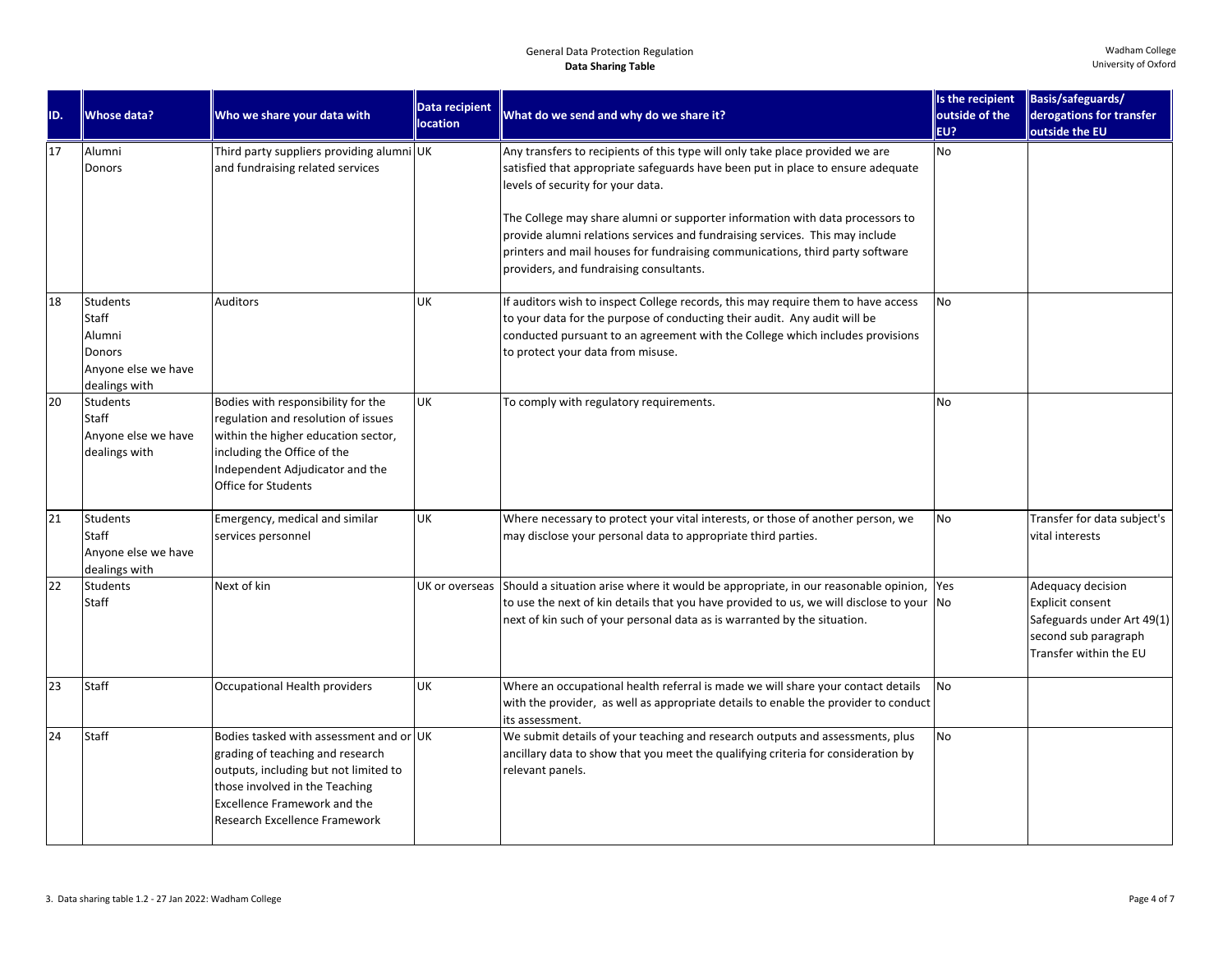| ID. | <b>Whose data?</b>                                                                                    | Who we share your data with                                                                        | <b>Data recipient</b><br><b>location</b> | What do we send and why do we share it?                                                                                                                                                                                                                                                                                                                                                                                                                                                                                                                                                                                                                                                                                                                         | Is the recipient<br>outside of the | Basis/safeguards/<br>derogations for transfer |
|-----|-------------------------------------------------------------------------------------------------------|----------------------------------------------------------------------------------------------------|------------------------------------------|-----------------------------------------------------------------------------------------------------------------------------------------------------------------------------------------------------------------------------------------------------------------------------------------------------------------------------------------------------------------------------------------------------------------------------------------------------------------------------------------------------------------------------------------------------------------------------------------------------------------------------------------------------------------------------------------------------------------------------------------------------------------|------------------------------------|-----------------------------------------------|
| 25  | Graduate Student Out<br>Tutors/Graduate<br>Students doing<br>academic work for the<br>academic office | The Conference of Colleges (who will UK<br>share this data with other Oxford<br>Colleges)          |                                          | We share right to work checks for Graduate Student Out Tutors, as out tutoring<br>work is often conducted at several colleges. We share your title, first name,<br>surname, single sign on user name, tutor subject, College, date checked,<br>confirmation of your permanent right to work, immigration status, student status<br>and location of right to work documents (noting the document that was checked<br>and where it is held) with the Conference of Colleges and other Colleges.                                                                                                                                                                                                                                                                   | EU?<br>No                          | outside the EU                                |
| 26  | <b>Students</b>                                                                                       | Conference of Colleges and the<br>Conference of Colleges Appeal<br>Tribunal                        | UK                                       | If you lodge an appeal with the Conference of Colleges Appeal Tribunal, we will<br>share your data with the Conference of Colleges and the Tribunal (which is<br>administered by the Conference of Colleges). The data we share will be necessary<br>for the appeal process and pursuant to the Tribunal's published procedure.                                                                                                                                                                                                                                                                                                                                                                                                                                 | <b>No</b>                          |                                               |
| 27  | Alumni<br>Donors<br>Supporters                                                                        | University of Oxford and other<br><b>Colleges and Permanent Private Halls</b><br>of the University | <b>UK</b>                                | We share the data we hold on you to improve our mutual understanding of the<br>multiple relationships you have across the collegiate University; we believe this<br>understanding is crucial for us to be able to provide you with the best possible<br>experience we can. Developing a better appreciation of our relationship with you<br>should improve our communications with you and mean we are better able to<br>respond to your preferences about how we stay connected with you. This includes<br>improving the quality of the data we hold about you and ensuring that we are<br>processing the latest and most accurate data you have provided.                                                                                                     | <b>No</b>                          |                                               |
| 28  | Staff - non-academic                                                                                  | <b>Investors in People</b>                                                                         | UK                                       | Data such as name, job title and role responsibility are shared with the Investors in $\vert$ No<br>People Assessor in order to carry out interviews and assess the College against the<br>standard                                                                                                                                                                                                                                                                                                                                                                                                                                                                                                                                                             |                                    |                                               |
| 29  | Staff - non academic                                                                                  | The Conference of Colleges (who will<br>share this data with other Oxford<br>Colleges)             | <b>UK</b>                                | Details on your name, job title, work email address and role responsibilities may<br>be shared with other Colleges in order to benchmark roles, share good<br>employment practices, discuss organisational structures and provide contact<br>details for further reference.                                                                                                                                                                                                                                                                                                                                                                                                                                                                                     | No                                 |                                               |
| 30  | Staff                                                                                                 | University of Oxford                                                                               | UK                                       | Details on your name, job title, contact details, salary, role may be shared with the No<br>University in order to process maternity/paternity/adoption/shared parental<br>leave/paternity leave/parental leave requests. This data may also be shared with<br>coaches, mentors and training offered by the University.<br>Relevant data may be shared with the University disability/Occupational Health<br>team in order to obtain further medical information and consider any reasonable<br>adjustments for work.<br>Applications for BOD cards (identity and access cards) are sent to the University<br>card office.<br>Relevant data may be shared with the University Immigration Team in order to<br>process right to work checks or visa sponsorship. |                                    |                                               |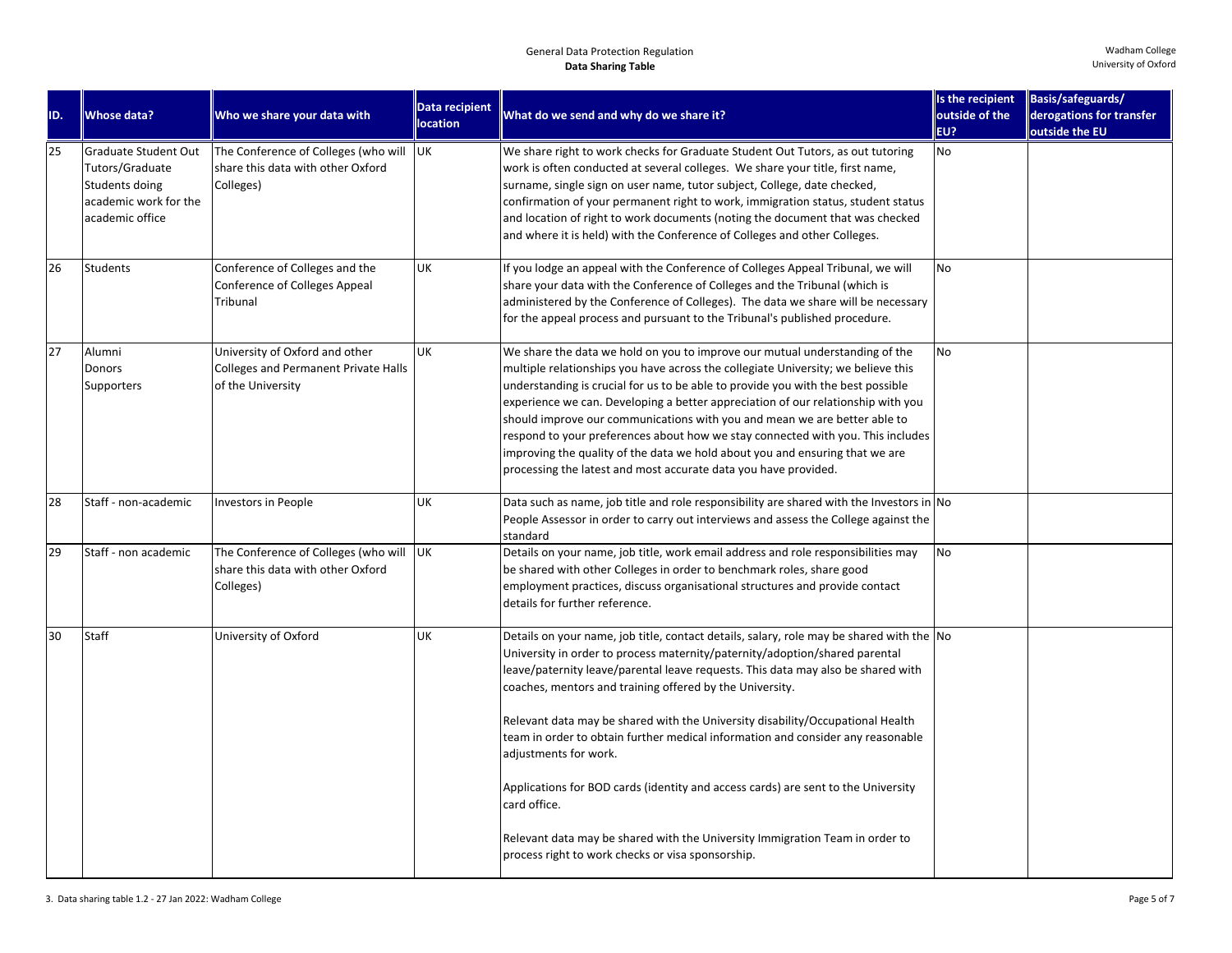| ID. | <b>Whose data?</b>                                                      | Who we share your data with                                                                    | <b>Data recipient</b><br><b>location</b> | What do we send and why do we share it?                                                                                                                                                                                                                                                                                                                                                                                                                                                                                                                                                                                                              | Is the recipient<br>outside of the<br>EU? | Basis/safeguards/<br>derogations for transfer<br>outside the EU                                             |
|-----|-------------------------------------------------------------------------|------------------------------------------------------------------------------------------------|------------------------------------------|------------------------------------------------------------------------------------------------------------------------------------------------------------------------------------------------------------------------------------------------------------------------------------------------------------------------------------------------------------------------------------------------------------------------------------------------------------------------------------------------------------------------------------------------------------------------------------------------------------------------------------------------------|-------------------------------------------|-------------------------------------------------------------------------------------------------------------|
| 31  | <b>Staff</b>                                                            | Third parties involved in learning and UK<br>development                                       |                                          | Details of your name, job title, work email address and role responsibilities may be $\overline{N}$<br>shared with other training providers in order to facilitate learning and<br>development for staff.<br>We send details of your name, role and work contact details or other relevant<br>details to assessors in other colleges or educational providers in order to achieve                                                                                                                                                                                                                                                                    |                                           |                                                                                                             |
| 32  | <b>Staff</b>                                                            | Office suppliers and H&S Assessors                                                             | UK                                       | relevant qualifications.<br>Details on your name, job title, work contact details may be sent to third parties<br>who supply office furniture and supplies and carry out DSE assessments. This<br>ensures that your workstation is fit for purpose and provides advice on any<br>reasonable adjustments that may need considering. You will be notified in<br>advance of any requirement to carry out a H&S Assessment.                                                                                                                                                                                                                              | <b>No</b>                                 |                                                                                                             |
| 33  | <b>Students</b><br><b>Staff</b><br>Anyone else we have<br>dealings with | HSE (Health & Safety Executive)                                                                | UK                                       | Details on relevant accidents, incidents and near misses need to be reported to<br>the HSE to comply with H&S law. This may include personal contact details so that<br>relevant parties can be contacted by the HSE.                                                                                                                                                                                                                                                                                                                                                                                                                                | <b>No</b>                                 |                                                                                                             |
| 34  | <b>Students</b><br><b>Staff</b><br>Customers                            | Third party agencies and software<br>suppliers<br>University of Oxford                         | UK                                       | Any transfers to recipients of this type will only take place provided we are<br>satisfied that appropriate safeguards have been put in place to ensure adequate<br>levels of security for your data.<br>The College may share customer data with third party agents and software<br>providers, where required, to administer Accommodation, meal or ticket<br>reservations, in order to process and facilitate bookings and fulfil our contract for<br>services with you.<br>We share data such as your name, contact details, age, gender, dietary<br>requirements, health and disability details, opinions or comments made about the<br>College. | <b>No</b>                                 |                                                                                                             |
| 35  | Those married, or<br>in the College                                     | Church authorities including the<br>intending to be married Diocese of Oxford and Church House | UK                                       | Details of your name, age, occupation, marriage date, and other personal details<br>required for you to be married in the college. These are required to comply with<br>legal requirements and to enable us to fulfil the contract we have with you.                                                                                                                                                                                                                                                                                                                                                                                                 | No                                        |                                                                                                             |
| 36  | Alumni<br>Donors<br>Supporters                                          | Organisations or individuals affiliated<br>to the College                                      |                                          | We benefit from a network of organisations and individuals who volunteer their<br>support to Wadham College. We may share relevant data with them, in<br>appropriate circumstances, by secure means, and with the relevant data sharing<br>agreements in place.                                                                                                                                                                                                                                                                                                                                                                                      | Yes<br>No                                 | Details are provided in the<br>Development and Alumni<br><b>Relations Privacy Notice</b><br>on our website. |
| 37  | Alumni<br>Donors<br>Supporters                                          | Partner organisations that accept<br>gifts in support of the College                           | & USA                                    | EU, Switzerland Data may be shared by us with organisations that enable tax-efficient giving<br>outside the UK where it relates specifically to donations you have made, or have<br>pledged to donate via these organisations.                                                                                                                                                                                                                                                                                                                                                                                                                       | Yes<br>No                                 | Details are provided in the<br>Development and Alumni<br><b>Relations Privacy Notice</b><br>on our website. |